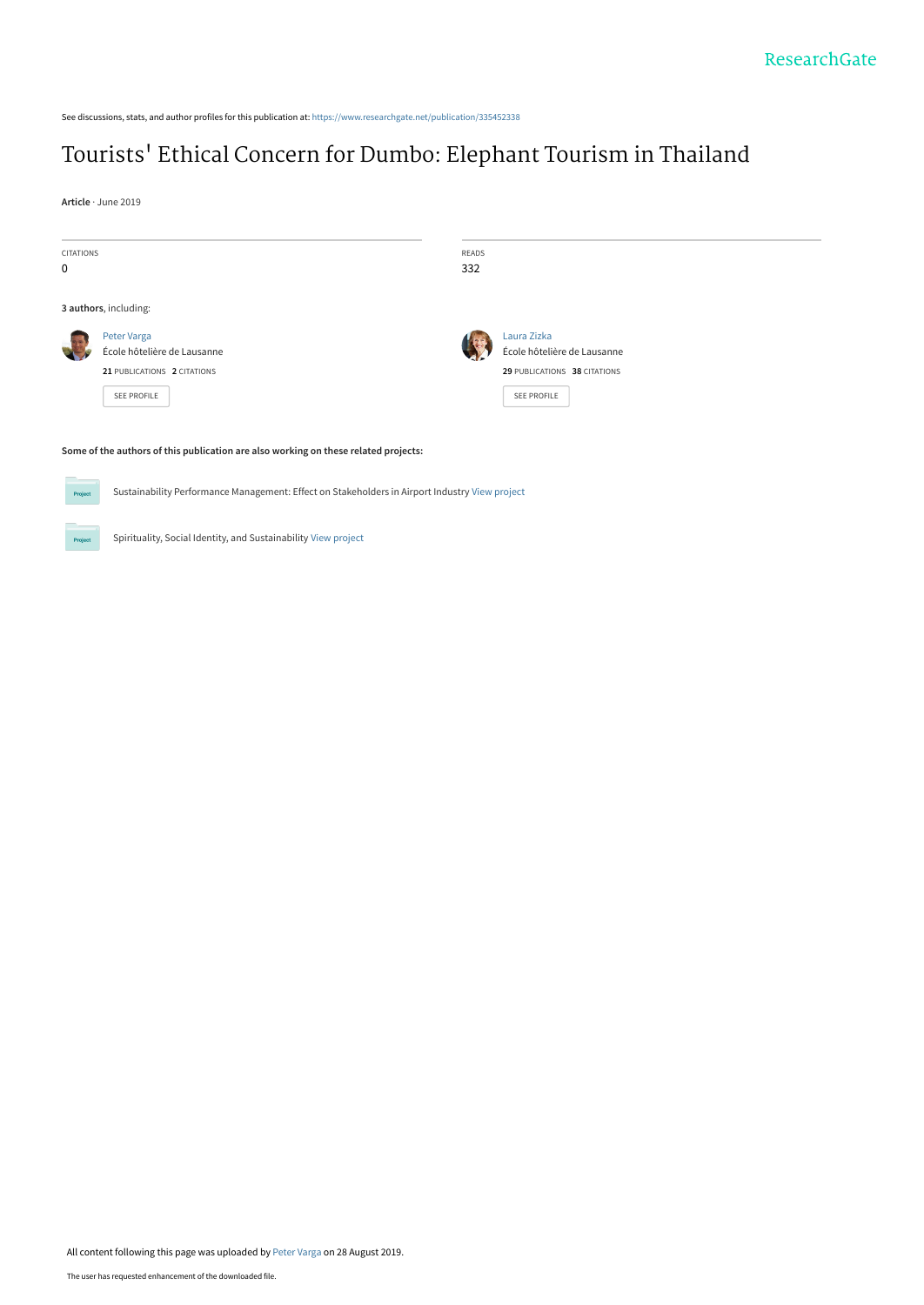

**Soraya Worwag, Peter Varga\*, Laura Zizka**

*Ecole hôtelière de Lausanne, HES-SO, University of Applied Sciences and Arts, Western Switzerland*

*\*Corresponding Author: Peter Varga, Ecole hôtelière de Lausanne, HES-SO, University of Applied Sciences and Arts, Western Switzerland, E-mail: peter.varga@ehl.ch*

## **ABSTRACT**

*There is a growing interest in the treatment of animals used in the tourism industry, yet the academic literature on the animal welfare consideration exhibited by tourists is limited. This exploratory study seeks to identify if demographic differences amongst tourists engaging in animal-based tourism influence the importance they attribute to the ethical treatment of those animals. The case study is based on elephant tourism in Thailand. A statistical analysis of 136 completed questionnaires demonstrates a statistically significant difference in animal welfare concerns between Asian and Western tourists, but no significant differences for gender, age, educational background, or research prior to travel. The findings suggest a need for further research on animal-based tourism to examine the link between tourist responsibility and animal welfare. Managerial implications emanate conclude the paper.*

**Keywords:** *ethical consideration; tourist's behavior; animal welfare; demographics; elephant tourism*

## **INTRODUCTION**

"The question is not, "Can they reason?" nor, "Can they talk?" but rather, "Can they suffer?" - Jeremy Bentham (1748-1832), English philosopher, social reformer and the founder of modern utilitarianism

Throughout the decades, the tourism industry has sought innovative solutions for attracting more tourists to specific regions. Many of the most attractive offers derive directly from nature, from waterfalls and mountains to flora and fauna. One area which has increased in popularity over the past decades is that of the animal world as animal-based attractions and wild-life related tourism has continued to grow (Alie, 2009; Cohen, 2009; Moorhouse, Dhlsjo, Baker, D'Cruz, Macdonald, & Davidk, 2015; Shani, 2012; Tremblay, 2001). While hunting, bird-watching, fishing, and swimming with the dolphins was traditional tourist activities, in the past decade, other nature-based, eco-tourism, and responsible animal attractions have emerged such as whale watching or safaris (Shani &Pizam, 2007) where the tourist is educated about the animal and takes a proactive approach in protecting their environment.

Though research suggests a growing awareness and concern of tourists for animal treatment in tourism (Hughes, 2001), a vital part of the

experience for many tourists appears to be typically educational insights on specific species (Ballantyne, Packer & Hughes, 2009). Considering the case study of elephant tourism in Thailand, it was identified that the poor conditions the majority of domesticated elephants in Thailand face, prohibit elephants from participating in their species' specific behaviour and from meeting their particular needs (Kontogeorgopoulos, 2009a). There are differing viewpoints on and attitudes toward the animal's welfare in the midst of a prosperous business venture. Further, the guidelines, regulations, and laws which should protect animals without a voice are inconsistent and vary from country to country, from one species to the next. When looking into the tourists' level of concern about animal welfare, research has also identified differences between different populations and traits groups (Phillips & McCulloch, 2005; Phillips et al., 2012) which suggests that none of the stakeholders - owners, managers, employees, locals, or tourists- have a consistent view of what constitutes an ecofriendly and equitable animal attraction for humans and animals.

The question arises whether or not the suffering of individual animals justifies those, mostly human, benefits. Although the demand for animal-based tourism has grown, and animals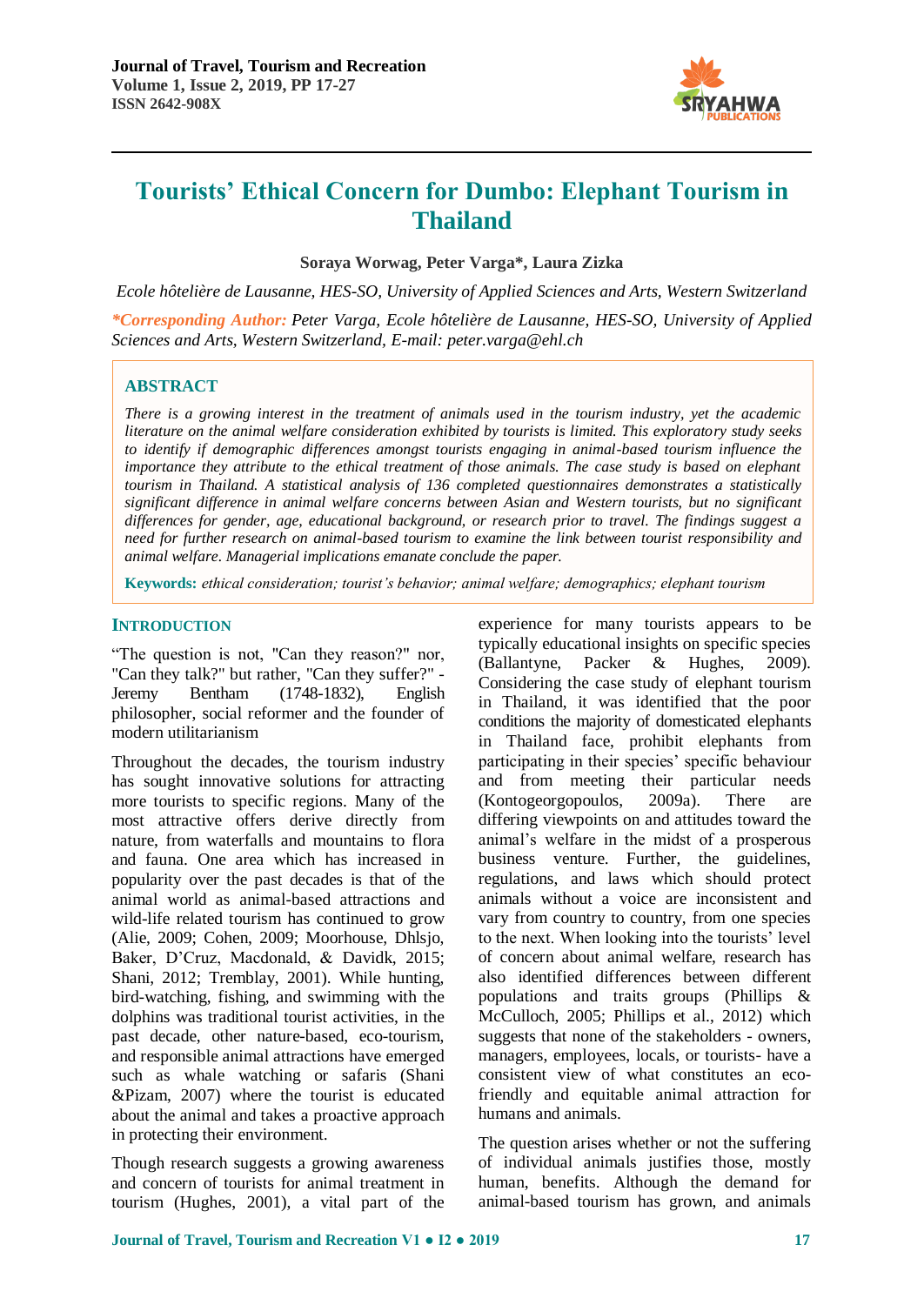have become a vital part of the tourism industry, only a limited amount of academic research has been conducted concerning the animals' welfare and treatment in tourism-based facilities (Shani &Pizam, 2008). This paper strives to explore the topic of animal welfare in tourist attractions with the goal of examining if demographic factors, nationality, and the number of research tourists conduct prior to their trip influence their concern for animal welfare. The following two research questions are thus posited:

- RQ1: To what extent is animal welfare considered in the tourism industry?
- RQ2: Do demographic differences influence the importance tourists attribute to animal welfare?

To analyze those questions, the present study focuses on elephant tourism in Thailand as a case study. Despite the extensive literature which debated a variety of opinions on animal welfare in tourism, with researchers, countries, and individual tourists taking different ethical standpoints, a gap remains on animal welfare for the specific species, the Thai elephant. Our work contributes to the literature by examining the activities and perceptions of the tourists who participate in elephant attractions.

#### **LITERATURE REVIEW**

Animal-based attractions and wildlife-related tourism belong to the most popular leisure tourism activities, and demand is consistently growing (Cohen, 2009; Moorhouse et al., 2015; Shani, 2012). Despite the growing increase of interest, knowledge, and demand for ethical animal treatment and higher animal welfare standards by consumers (Hughes, 2001), little research has been conducted thus far on the role of animals in the industry and the species and activity-related welfare standards (Bertella, 2014; Fennell, 2014; Hughes, 2001; Shani &Pizam, 2008).

While steps have been made to shift from circus-like attractions to facilities allowing animals to behave in a more natural manner or their natural surroundings (Shani &Pizam, 2008), human welfare still has higher importance. It is acceptable to compromise an animal's welfare should it be beneficial for human welfare or the species at large (Hughes, 2001; Shani &Pizam, 2008) as long as the actions do not impact or threaten the species or ecosystem as a whole. The approach is based on Aldo Leopold's land ethic (Hughes, 2001), which credits the ecosystem, yet, not the individual

animal within it (Hughes, 2001; Shani &Pizam, 2008). However, some researchers hold the viewpoint that any activity that negatively impacts the welfare of any individual animal is not considered as ethically acceptable. Animals are considered equal to humans, due to the attribution of sentience, the ability to feel psychological and physiological pain (Hughes, 2001; Shani & Pizam, 2008).

Previous research has stressed the importance of ethics in tourism, as nature and wildlife are often one of the main motivators for tourists to visit a destination, and, therefore, require special attention (Jamal & Camargo, 2014; Payne &Dimanche, 1996). In fact, the duty of ethical behaviour also lies with the tourists, who have to take responsibility for their actions and need to be trained to adapt their behaviour accordingly. This begins with clear rules and regulations to guide their behaviour, which is often inconsistent or non-existent.

While clear policies on ethical behaviour seem plausible, a generalized practice guideline for animal treatment in tourism can prove to be ineffective (Duffy & Moore, 2011). Different species appear in different environments; however, they are often not embedded in the same way in the local culture. One example is elephant tourism in Thailand and Botswana. Elephant back riding is offered as a touristic activity in both countries.

Nevertheless, the elephant plays a different role in the Thai culture, where it has been familiar as a working animal for many decades. In Botswana, on the other hand, elephant back riding became popular only recently due to high touristic demand. Thus, the treatment of the same animal in a different environment and perceived differently cannot be regulated by global standards (Duffy & Moore, 2011). Additional research showed that tourism demand could impact animal-based attraction and strongly influences the supply offered by travel companies (Hughes, 2001).

One example is the case of Dolphin tourism in the UK, where growing awareness amongst consumers and the public led to a complete ban on dolphin shows in the country. Further research showed significant consumer interest in the educational aspects of animal-based activities (Ballantyne et al., 2009 Bertella, 2011). Milman, Okumus, and Dickson (2010) found that educational and conservational aspects are growing in non-ecotourism settings as well, as animals displayed in theme parks are increasingly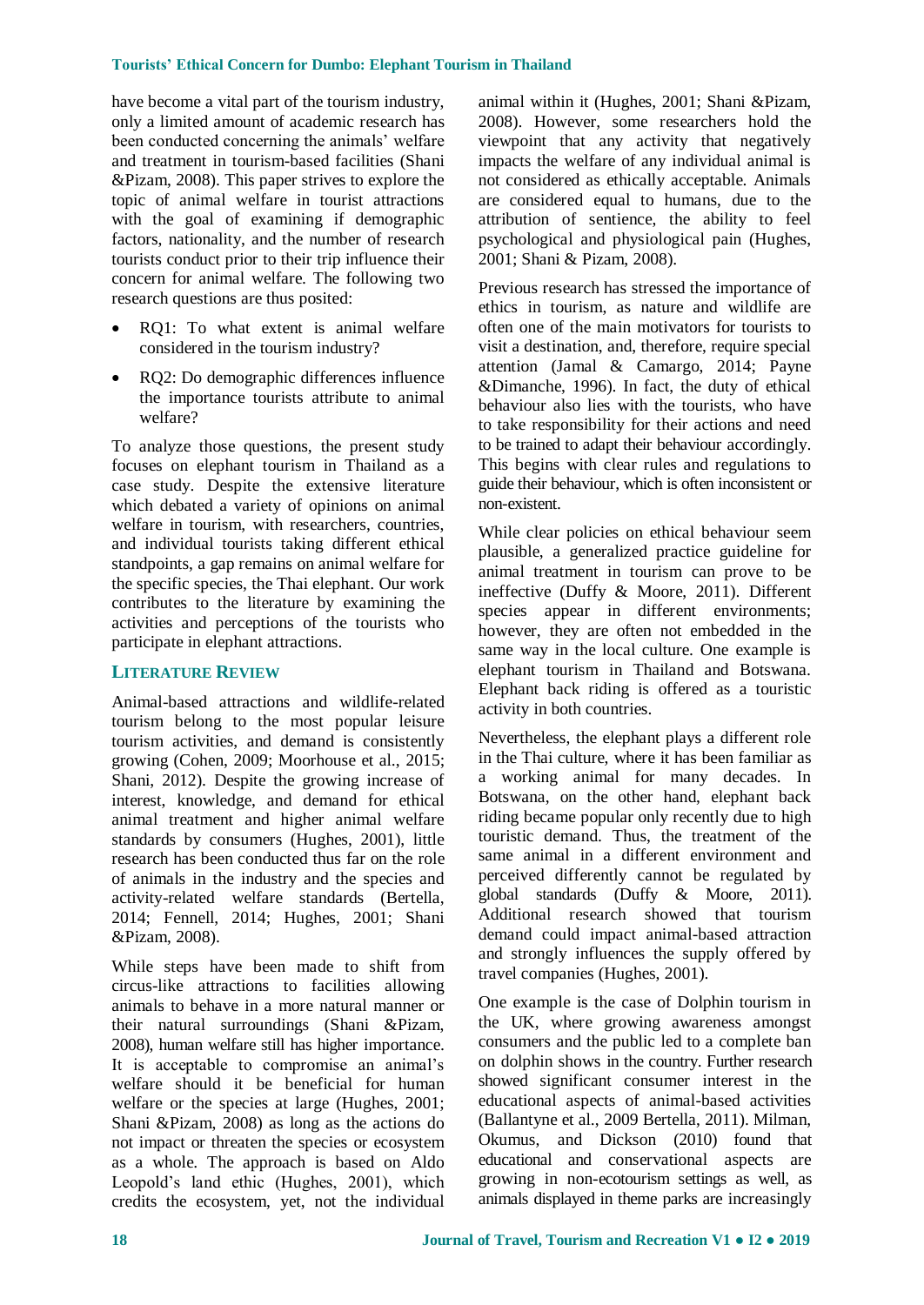used for educational purposes instead of solely for entertainment.

Furthermore, Ballantyne et al. (2009) discovered that the information distributed at environmental parks raised awareness of wildlife, the natural setting, and the human impact on it overall. Tourists responded immediately to educational measures and were willing to act with more care, even if it impacted their personal experience or comfort. However, it was also noted that the wildlife and eco-tourism customer base might be limited, and the conservational interest of this specific group may be considerably higher than the general public's interest in conservation (Ballantyne et al., 2009; Bertella, 2011). Thus, travel companies must strike a balance between awareness, education, and the overall well-being of the animals with the expectations of the consumers for responsible holidays where the animals are treated in a respectable and humane manner.

## **Elephant Tourism in Thailand**

Thai elephants historically hold an important part in the local culture and have played a special role in the country's history and employed as working animals for hundreds of years (Duffy & Moore, 2011; Kontogeorgopoulos, 2009a; Tayloe & Mizner, 2010). After the logging industry's ban on elephant use in Thailand in 1989, elephants could no longer earn their living, making them a financial burden to their owners. Due to the increase in tourist demand for animal-related tourism, elephants started to be used in the tourism industry. Today, nearly every domesticated elephant works in the tourism industry, and the numbers are growing (Kontogeorgopoulos, 2009b).With an increasing interest in exploiting elephants for the tourists' pleasure, appropriate measures must be taken to ensure their wellbeing. At present, policies and guidelines to protect elephants are lagging behind the economic benefits of putting them on show for entertainment.

Tourism-related activities for elephants range from begging on the streets in the capital with their caretakers (also called mahouts), to elephant back riding or circus-like shows, to sanctuaries /rescue stations where tourists can only observe elephants in their natural habitat. Nonetheless, the majority of elephant attraction facilities in Thailand are unable to maintain an environment that sufficiently replicates the natural environment of an elephant (Kontogeorgopoulos, 2009a; Schmidt-Burbach, Ronfot, & Srisangiam, 2015).

Only a few institutions have veterinarians contracted or employed, leaving most places to rely on their staff for medical treatment in case of an emergency (Kontogeorgopoulos, 2009b; Schmidt-Burbach, Ronfot & Srisangiam, 2015). Further, touristic activities involving elephants have been shown to have negative physical and psychological consequences for the animals, such as work overload, insufficient social interaction, and harsh training methods (Kontogeorgopoulos, 2009a; 2009b).Nevertheless, welfare impacts do not concern only domesticated elephants. Thailand has witnessed a drastic decline in its elephant population with a decrease of 95,000 animals since 1900 Kontogeorgopoulos, 2009b; Tayloe & Mizner 2010). Due to the growing demand in tourism, many elephants are now being captured in the wild to be used in the tourism industry.

## **Tourists' Attitude towards Animal Welfare**

As research has shown, not all tourists act and think alike. There are significant differences in tourists' preferences and attitudes towards certain activities and animal welfare which often relate to the tourist's culture/nationality (Crotts & Erdmann, 2000; Pizam & Sussmann, 1995), as a human's concern for animals is often directly linked to the animals they are familiar with in their own culture (Phillips & McCulloch, 2005; Phillips et al., 2012). Phillips et al. (2012) found that animals with higher attributed sentience receive higher welfare concern from humans. However, the attribution of sentience to a specific species varies from one culture to another. For instance, studies have shown that humans demonstrate greater concern for mammal welfare opposed to nonmammals (with the highest concern for animals that are most similar to humans) and that younger, educated, and culturally experienced people do not state a difference between human and animal sentience (Phillips & McCulloch, 2005). Further influences on attitudes and awareness included age, occupation, education level and travel spending (Kang & Moscardo 2006). However, Ohl and Van der Staay (2012) argued that a cultural difference in how animal welfare is defined and practiced is directly linked to a country's morals and ethics. While Asian countries having a lower animal welfare concern compared to European countries a strong similarity between views and attitudes from countries and cultures located geographically close to each other (i.e., Sweden and Norway, Ireland and Britain, Serbia and Macedonia) exists (Phillips & McCulloch, 2005; Phillips et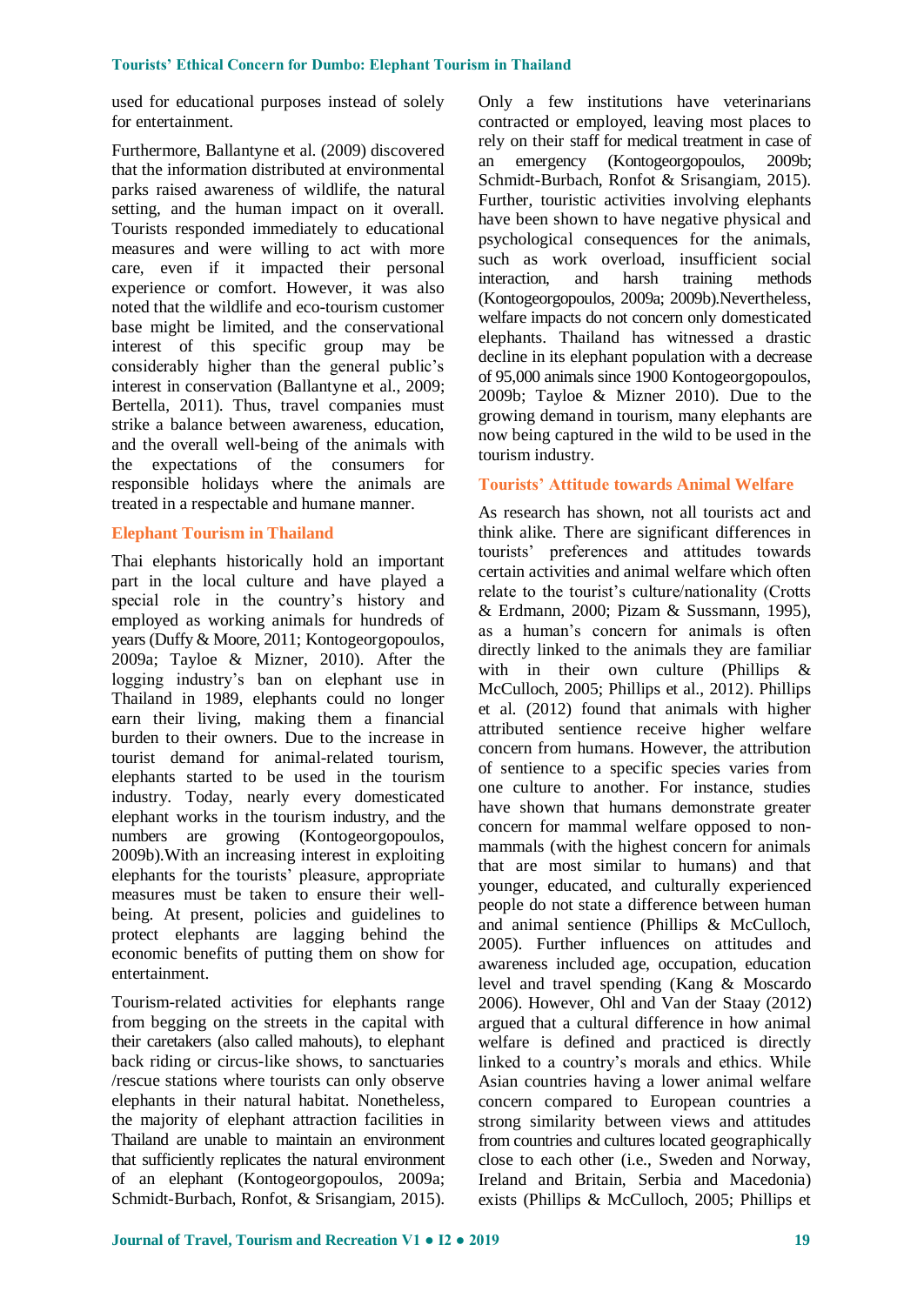al., 2012). Thus, it may be necessary to target countries individually by addressing their citizens' specific perceptions or misperceptions of animal welfare. A trend has emerged in emerging economies with higher income to keep animals as pets, leading to higher welfare consideration for animals in those countries (Franzen, 2003; Phillips et al., 2012). Greater wealth leads to higher demand for a clean environment and human's desire to protect the environment also grows. High-income countries can consider environmental problems and pay attention to them in contrast to poorer countries (Franzen, 2003).Consequently; wealthier countries prioritize environmental protection over economic growth, unlike poorer countries. While wealth tends to indicate higher levels of concern for the environment and, subsequently, the well-being of the animals which inhabit it, it is beyond the scope of this study to analyze wealth as a determining factor. Rather, this study focuses on several variables which derived from the previous literature such as gender, age, education level, research conducted prior to partaking in elephant tourism, and country of origin to determine if these factors influence tourists' level of concern regarding the welfare of Thai elephants.

## **HYPOTHESES**

A total of five hypotheses were developed for testing the above-mentioned factors. Based on Crotts and Erdmann's (2000) study, this paper too argues that gender does not influence a person's attitude towards animal welfare; thus, animal welfare attitudes will not differ in regards to gender. Therefore,

#### **Hypothesis 1o**

There is no difference in animal welfare concern between genders.

#### **Hypothesis 1a**

There is a difference in animal welfare concern between genders. Kang and Moscardo (2006) examined the variables of age and education level as important factors that can influence a person's attitude and knowledge base; therefore, age and education level has been tested in hypotheses 2 and 3 in regards to animal welfare concern.

#### **Hypothesis 2o**

Animal welfare sensitivity is dependent on age,

#### **Hypothesis 2a**

Animal welfare sensitivity is not dependent on age.

#### **Hypothesis 3o**

Tourists with a higher level of education are more sensitive towards animal welfare than those with a lower level.

## **Hypothesis 3a**

Tourists with a higher level of education are not more sensitive towards animal welfare than those with a lower level.

The paper further tests if tourists who have invested time in investigating and researching animal facilities prior to their trip will have a higher level of animal welfare concern than those who didn't.

#### **Hypothesis 4o**

The more research or knowledge a person has before visiting an elephant park, the higher the animal welfare consideration. Accordingly,

## **Hypothesis 4a**

The more research or knowledge a person has before visiting an elephant park, the animal welfare consideration is not higher. As seen in the literature review, there tend to be differences between animal welfare attitudes among Asian and Western cultures (Phillips & McCulloch, 2005; Philips et al., 2012. Thus, this study aims to examine the differences in Asian and Western responses to verify if this also applies to elephant-related tourism activities in Thailand.

## **Hypothesis 5o**

Tourists from Asian countries have less animal welfare concern than the ones from Western countries.

#### **Hypothesis 5a**

Tourists from Asian countries do not have less animal welfare concern than the ones from Western countries.

#### **METHODOLOGY**

A survey was distributed through the travel website Trip Advisor, based on users who left a review for elephant park profiles on the Trip Advisor website. A total of eight Trip Advisor web pages were selected for contacting reviewers. Additionally, Facebook Messenger was used to contact people who left a comment/review on the Facebook pages of 17 elephant parks, shows, or sanctuaries from different regions in Thailand. Through this procedure, the survey targeted a relevant sample base, namely people who participated in an elephant-related activity in Thailand. The companies, on which the reviews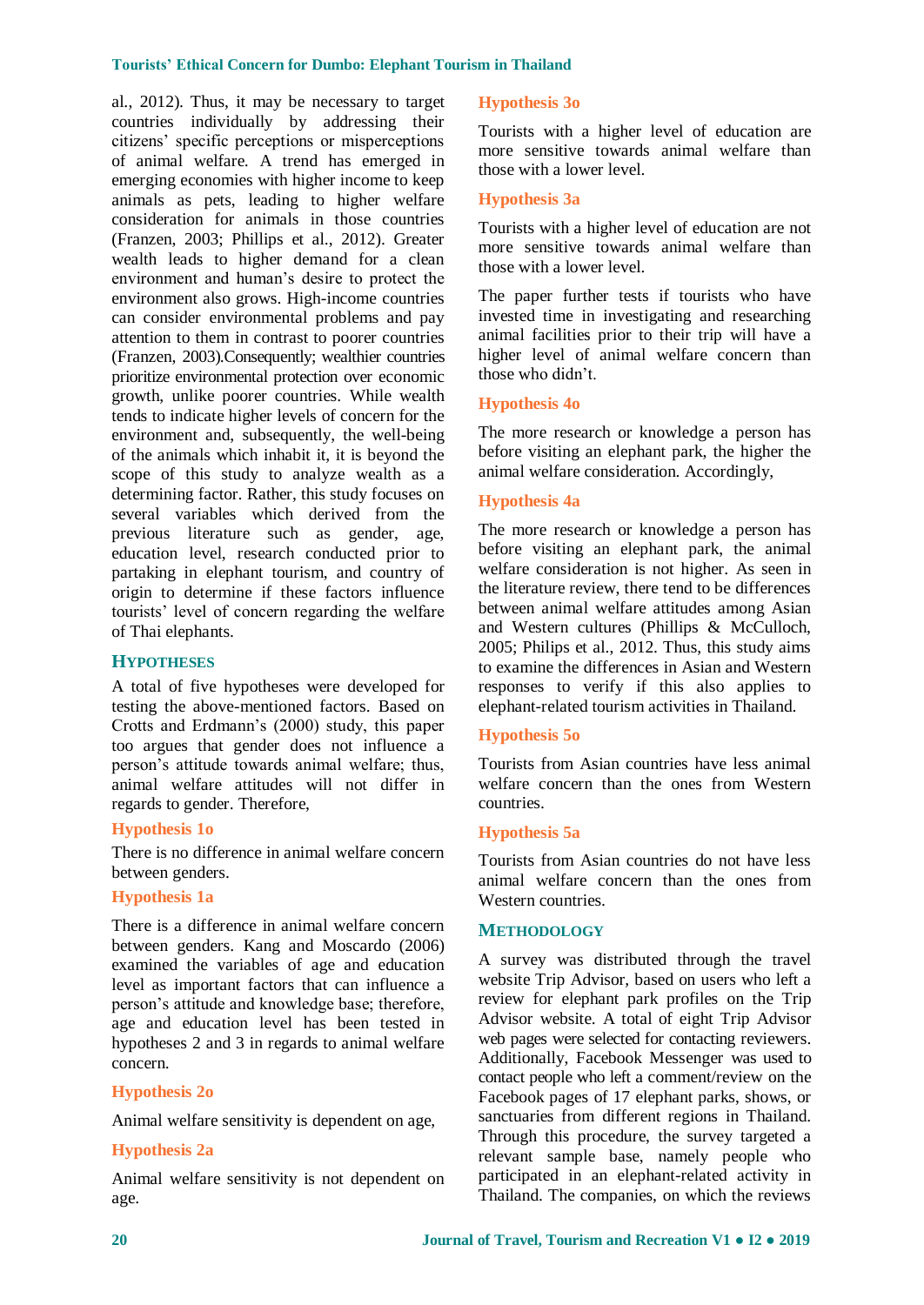were based, offered a mix of different activities including elephant shows, zoos, elephant trekking, bare back riding, bathing, feeding, mahout training, and sanctuaries in which elephants could be observed. In total, 421 people were contacted individually through Trip Advisor.

Additionally, travellers were contacted individually through Facebook, representing a total of 456. Additionally, the survey was shared in six Facebook groups, one with 1,400 members for exchange students in Thailand, and five groups linked to an international hospitality management school in Switzerland, ranging between 510 and 920 members. As a result, a total of 141 responses were collected, and 136 were used for this study. The survey consisted of a total of 43 questions, which were a mix of demographic and open questions. The number of questions a participant was required to answer depended on the amount of different elephant related activities they participated in. Based on the activities chosen, the answer path was constructed accordingly.

## **Measures and Analyses**

For the purpose of analyzing the data, the following findings were coded in a numerical form: Gender, Age, Education, Countries (into Asian and Western), and the research conducted prior to the visit. An overall welfare score for every participant was determined, through the results from the rating on the different animal welfare and tourist welfare statements. The statements were divided into animal welfarefocused statements and tourist welfare-focused statements. The importance attributed to those statements through the 10-point Likert scale were tallied and summed (for animal welfare focused statements) or subtracted (tourist welfare statements). Therefore, a cross-sectional score was achieved through all the statement ratings and an overall welfare attitude of the

participant could be determined. Those scores were used as the dependent variable in the One-Way ANOVA analysis and are the determinant of the participants' animal welfare attitude.

#### **RESULTS**

#### **Descriptive Statistics**

To test the hypotheses, the variables of gender, age, education level, research (prior to travel), and country of origin were tabulated and are summarized here. Of the 136 valid responses analyzed for this study, 97 respondents were female (69%). The vast majority  $(n=96, 68%)$ ranged in age from 18-24, followed by 25-34 years ( $n= 29, 21\%$ ). The other age responses ranged from 7 (45-54 years old) to 1 (under 18). The highest response for education level was reported as Bachelor/University (n=92, 65%), followed by high school  $(n=36, 26\%)$ , Masters/University (n=10, 7%). Only two respondents reported an education of higher than a Master's Degree; one reported elementary school education. The amount of research conducted prior to travel was recorded as "minimal" (n=66, 47%), "none" (n=47, 33%), and "substantial" (n=28, 20%). Finally, for the country of origin, Asian countries were reported by 37 respondents (29%), while Western countries had 99 responses (71%).

## **General Findings**

The results for participation in five elephant activities (elephant back riding, bathing with elephants, elephant show, mahout/owner training, and feeding elephants) was summarized in Table 1. The most popular of the presented activities for both genders, under the age of 24, with a Bachelor's degree, and from Asian or Western cultures was elephant back riding, which is in line with the findings of Kontogeorgopoulos (2009a). Feeding elephants proved the most popular with both genders, over the age of 25, and with a Master's degree.

| <b>Activity participation</b> |                                                       |                  |             |                      |                  |  |  |  |  |  |  |
|-------------------------------|-------------------------------------------------------|------------------|-------------|----------------------|------------------|--|--|--|--|--|--|
|                               | <b>Bathingwith</b><br>Elephant<br>Mahout/<br>Elephant |                  |             |                      |                  |  |  |  |  |  |  |
|                               | <b>Back</b>                                           | <b>Elephants</b> | <b>Show</b> | <b>OwnerTraining</b> | <b>Elephants</b> |  |  |  |  |  |  |
| <b>Gender</b>                 |                                                       |                  |             |                      |                  |  |  |  |  |  |  |
| Male                          | 62.79%                                                | 46.51%           | 25.58%      | 16.28%               | 69.77%           |  |  |  |  |  |  |
| Female                        | 61.29%                                                | 44.09%           | 38.71%      | 18.28%               | 63.44%           |  |  |  |  |  |  |
| Age                           |                                                       |                  |             |                      |                  |  |  |  |  |  |  |
| <b>Under 18-24</b>            | 85.26%                                                | 38.95%           | 34.74%      | 20.00%               | 58.95%           |  |  |  |  |  |  |
| $25 - 44$                     | 48.39%                                                | 61.29%           | 25.81%      | 6.45%                | 80.65%           |  |  |  |  |  |  |
| $45+$                         | 60.00%                                                | 50.00%           | 60.00%      | 30.00%               | 80.00%           |  |  |  |  |  |  |
| Education                     |                                                       |                  |             |                      |                  |  |  |  |  |  |  |
| Elementary/High School        | 72.97%                                                | 43.24%           | 40.54%      | 21.62%               | 75.68%           |  |  |  |  |  |  |
| <b>Bachelors</b>              | 77.53%                                                | 43.82%           | 32.58%      | 17.98%               | 60.67%           |  |  |  |  |  |  |
| $Master+$                     | 60.00%                                                | 60.00%           | 30.00%      | $0.00\%$             | 70.00%           |  |  |  |  |  |  |

**Table1.** *Activity Participation by Group*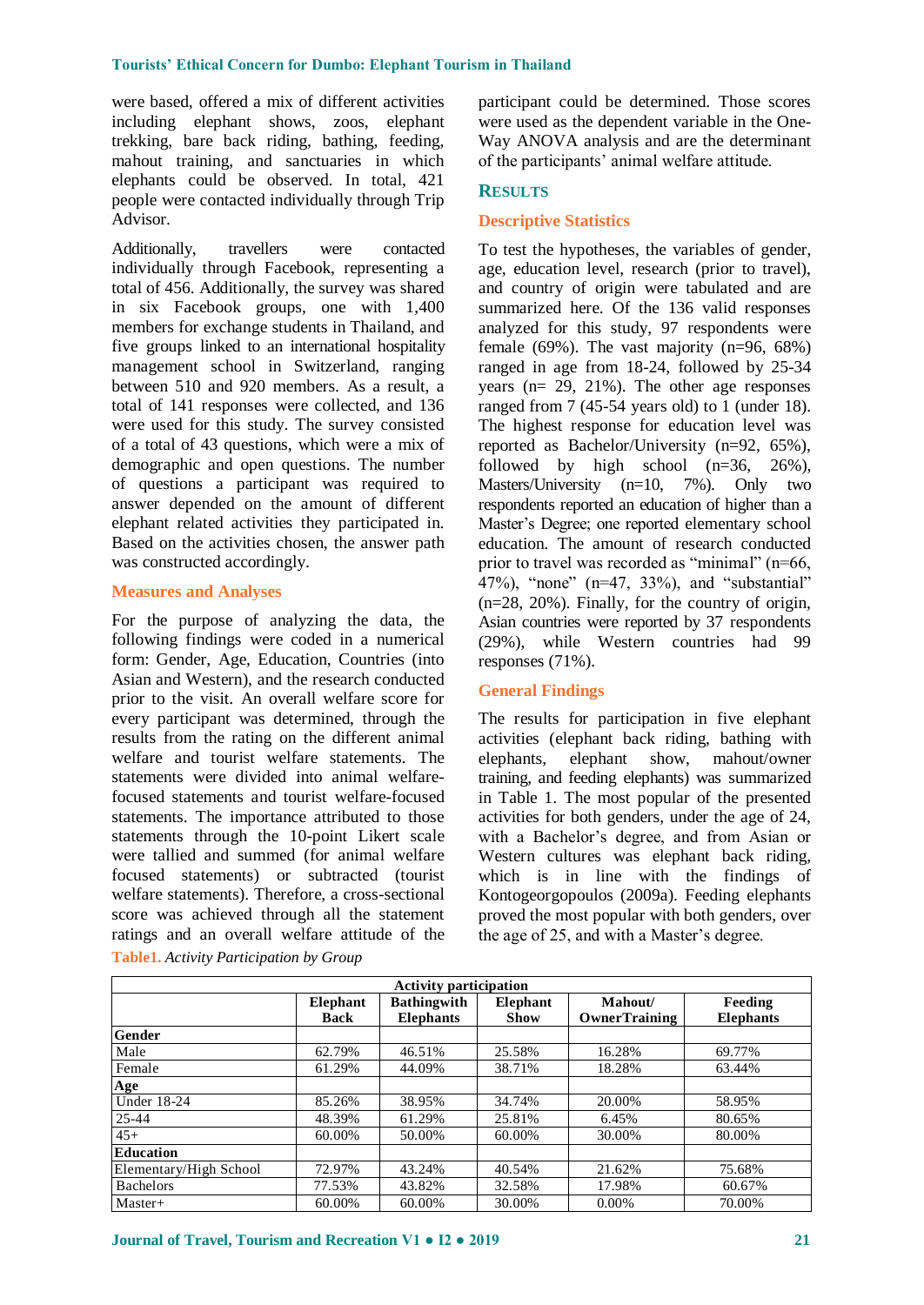| Research       |        |        |        |        |        |  |
|----------------|--------|--------|--------|--------|--------|--|
| Noresearch     | 84.78% | 21.74% | 39.13% | 15.22% | 56.52% |  |
| Minimal        | 79.69% | 43.75% | 39.06% | 15.63% | 62.50% |  |
| Substantial    | 46.15% | 88.46% | 15.38% | 26.92% | 88.46% |  |
| <b>Country</b> |        |        |        |        |        |  |
| Asian          | 77.50% | 20.00% | 57.50% | 17.50% | 60.00% |  |
| Western        | 72.92% | 54.17% | 23.96% | 16.67% | 66.67% |  |

**Source:** *Authors*

The least popular activity was mahout/owner training regardless of gender, age, educational level, prior research, or country origin. The only group which rated elephant shows as the least popular was respondents who had done substantial research prior to their travels. For all respondents, bathing with elephants was neither the most nor least sought after activity to pursue while on vacation. The most active participants in all activities combined, including the mahout /owner training (30% participation) were the group aged over 45 which could suggest higher income and more disposable income as each of these activities costs money.

It could be inferred that this age group may also travel with families which could explain the second highest number for the mahout/owner training were under aged 18-24. If they were travelling with their parents, they might have participated in the same activities. The lowest participation group was hard to identify as it was based predominantly on the activity itself and not the overall participation in all five activities.

#### **Statistical Analysis**

The findings of the tourists' enjoyment of the activity and perceived elephant welfare were graphed for each activity accordingly. Participants were asked to rate on a 10 point Likert scale how much they enjoyed the activity and, on the other hand, how comfortable they perceived the elephant to be during the activity. The results are summarized in Table 2.For the activities, elephant back riding, elephant shows, and elephant mahout/owner training the findings show a discrepancy between the participants' rating of their enjoyment of the activity and the comfort level they perceived for the elephant. In each instance, the perceived enjoyment of the tourist outweighed the perceived comfort of the elephant. This finding suggests that tourists reflect on their experience and consider the animal and its welfare during their experience.

|                            | <b>Tourist</b><br>Enjoyment<br>Elephant<br><b>Back riding</b> | Elephant<br><b>Comfort</b><br><b>Elephant</b><br><b>Back</b><br>riding | <b>Tourist</b><br>Enjoyment<br><b>Bathing</b><br>with<br><b>Elephants</b> | Elephant<br><b>Comfort</b><br><b>Bathing</b><br>with<br><b>Elephants</b> | <b>Tourist</b><br><b>Enjoyment</b><br><b>Elephant</b><br><b>Shows</b> | <b>Elephant</b><br><b>Comfort</b><br><b>Elephant</b><br><b>Shows</b> | <b>Tourist</b><br><b>Enjoyment</b><br>Mahout/<br>Owner<br><b>Training</b> | <b>Elephant</b><br><b>Comfort</b><br>Mahout/<br>Owner<br>Training | <b>Tourist</b><br><b>Enjoyment</b><br>Feeding<br><b>Elephants</b> | <b>Elephant</b><br><b>Comfort</b><br>Feeding<br><b>Elephants</b> |
|----------------------------|---------------------------------------------------------------|------------------------------------------------------------------------|---------------------------------------------------------------------------|--------------------------------------------------------------------------|-----------------------------------------------------------------------|----------------------------------------------------------------------|---------------------------------------------------------------------------|-------------------------------------------------------------------|-------------------------------------------------------------------|------------------------------------------------------------------|
| Gender                     |                                                               |                                                                        |                                                                           |                                                                          |                                                                       |                                                                      |                                                                           |                                                                   |                                                                   |                                                                  |
| Male                       | 6.07                                                          | 4.93                                                                   | 7.30                                                                      | 7.65                                                                     | 5.64                                                                  | 4.91                                                                 | 6.71                                                                      | 5.14                                                              | 7.77                                                              | 8.00                                                             |
| Female                     | 6.32                                                          | 3.91                                                                   | 7.59                                                                      | 7.27                                                                     | 5.69                                                                  | 3.17                                                                 | 6.59                                                                      | 5.41                                                              | 6.97                                                              | 7.19                                                             |
| Age                        |                                                               |                                                                        |                                                                           |                                                                          |                                                                       |                                                                      |                                                                           |                                                                   |                                                                   |                                                                  |
| Under<br>18-24             | 6.33                                                          | 4.10                                                                   | 7.41                                                                      | 7.16                                                                     | 5.85                                                                  | 3.36                                                                 | 6.74                                                                      |                                                                   | 7.02                                                              | 7.18                                                             |
| 25-44                      | 5.40                                                          | 4.00                                                                   | 8.05                                                                      | 8.21                                                                     | 5.13                                                                  | 3.63                                                                 | 3.00                                                                      | 3.00                                                              | 7.88                                                              | 7.96                                                             |
| $45+$                      | 7.33                                                          | 5.67                                                                   | 6.00                                                                      | 6.00                                                                     | 5.50                                                                  | 4.67                                                                 | 8.33                                                                      | 8.33                                                              | 6.75                                                              | 7.88                                                             |
| <b>Education</b>           |                                                               |                                                                        |                                                                           |                                                                          |                                                                       |                                                                      |                                                                           |                                                                   |                                                                   |                                                                  |
| Elementary/<br>high school | 6.41                                                          | 4.41                                                                   | 7.75                                                                      | 8.13                                                                     | 6.47                                                                  | 4.80                                                                 | 6.50                                                                      | 6.00                                                              | 8.25                                                              | 7.90                                                             |
| Bachelor                   | 6.28                                                          | 4.16                                                                   | 7.77                                                                      | 7.33                                                                     | 5.28                                                                  | 3.03                                                                 | 6.69                                                                      | 5.00                                                              | 6.87                                                              | 7.15                                                             |
| Master+                    | 5.33                                                          | 3.33                                                                   | 5.00                                                                      | 5.83                                                                     | 5.67                                                                  | 2.67                                                                 | $\overline{\phantom{a}}$                                                  | $\overline{\phantom{a}}$                                          | 6.0                                                               | 7.80                                                             |
| <b>Research</b>            |                                                               |                                                                        |                                                                           |                                                                          |                                                                       |                                                                      |                                                                           |                                                                   |                                                                   |                                                                  |
| No research                | 5.79                                                          | 3.77                                                                   | 7.70                                                                      | 7.40                                                                     | 4.72                                                                  | 2.89                                                                 | 4.86                                                                      | 4.14                                                              | 6.88                                                              | 6.54                                                             |
| Minimal                    | 6.33                                                          | 4.14                                                                   | 7.00                                                                      | 6.68                                                                     | 6.08                                                                  | 3.84                                                                 | 6.40                                                                      | 5.00                                                              | 7.35                                                              | 7.53                                                             |
| Substantial                | 7.42                                                          | 5.67                                                                   | 8.00                                                                      | 8.26                                                                     | 7.50                                                                  | 5.00                                                                 | 8.71                                                                      | 7.00                                                              | 7.43                                                              | 8.39                                                             |
| Country                    |                                                               |                                                                        |                                                                           |                                                                          |                                                                       |                                                                      |                                                                           |                                                                   |                                                                   |                                                                  |
| Asian                      | 5.97                                                          | 2.87                                                                   | 7.38                                                                      | 7.63                                                                     | 5.91                                                                  | 2.70                                                                 | 6.71                                                                      | 5.29                                                              | 6.33                                                              | 6.08                                                             |
| Western                    | 6.33                                                          | 4.74                                                                   | 7.46                                                                      | 7.31                                                                     | 5.35                                                                  | 4.39                                                                 | 6.63                                                                      | 5.44                                                              | 7.53                                                              | 7.94                                                             |

**Table2.** *Average Rating Score of Tourist Enjoyment and Elephant Comfort for Five Activities*

**Source:** *Authors*

This is further supported by the comment section of the survey, in which it was noted by certain participants that they would not participate in the activity again due to the high discomfort they perceived for the elephant. These results confirm the findings of Ballantyne et al. (2009), which state that tourists are willing to compromise their own experience for the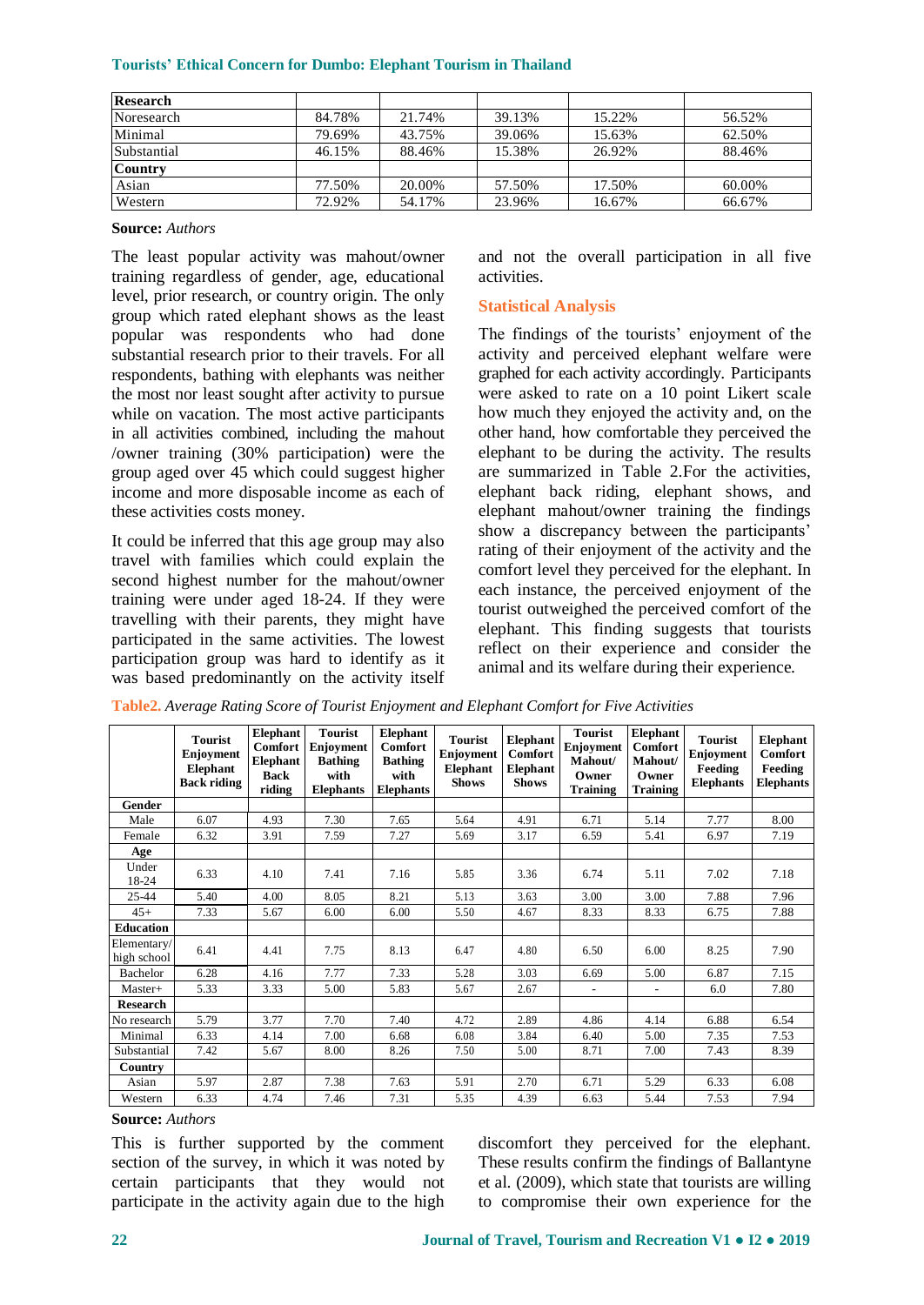animal's comfort and welfare. A higher perceived comfort level is stated for bathing with elephants and feeding elephants. It is also noted that the tourists' enjoyment scores were found to be higher for those activities than for the prior three.

This finding may be related to the fact that both bathing and feeding are activities that belong to the elephant's natural behaviour. Therefore, tourists might perceive it as less disturbing to the animal. The findings further suggest a correlation between the comfort level of the animal the tourist perceives and the tourist's enjoyment. Overall, the findings show a higher rating for tourist enjoyment for those activities

that were rated high in perceived elephant comfort as well.

With the exception of two groups (those with an educational level of high school or below and aged under 18), all groups rated elephant comfort in elephant shows as the least perceived comfort level. For the majority of the groups, tourist enjoyment of elephant shows ranked the lowest. Participants with high school or lower education level and those who had conducted a substantial amount of prior research reported elephant back riding as the least enjoyable elephant activity, and those aged 25-44 reported mahout/owner training as their least preferred activity.

**Table3.** *ANOVA and Descriptive Results for Gender, Age, Education, Research, and Asian/Western Countries and Animal Welfare Concern*

|                                       |                                                | Sum of<br><b>Squares</b>           | df              | Mean<br><b>Square</b> | $\mathbf{F}$ | Sig. |                                            | $\mathbf N$           | Mean                             | Std.<br><b>Deviation</b>             | Std                              | Lower<br>Error   Bound   Bound | <b>Upper</b>                     | <b>Minim</b><br>um                | Maxi<br>mum          |
|---------------------------------------|------------------------------------------------|------------------------------------|-----------------|-----------------------|--------------|------|--------------------------------------------|-----------------------|----------------------------------|--------------------------------------|----------------------------------|--------------------------------|----------------------------------|-----------------------------------|----------------------|
| Gender                                | Between<br>Groups<br>Within<br>Groups<br>Total | 7.085<br>26735.907<br>26742.993    | 1<br>134<br>135 | 7.085<br>199.52       | .036         | .851 | $\Omega$<br>Total                          | 43<br>93<br>136       | 12.91<br>13.40<br>13.24          | 13.823<br>14.261<br>14.075           | 2.108<br>1.479<br>1.207          | 8.65<br>10.46<br>10.86         | 17.16<br>16.33<br>15.63          | $-15$<br>$-24$<br>$-24$           | 39<br>40<br>40       |
| Age                                   | Between<br>Groups<br>Within<br>Groups<br>Total | 661.216<br>26081.777<br>26742.993  | 2<br>133<br>135 | 330.608<br>196.104    | 1.69         | .189 | 1<br>2<br>3<br>Total                       | 95<br>31<br>10<br>136 | 11.99<br>17.29<br>12.60<br>13.24 | 14.794<br>12.765<br>8.303<br>14.075  | 1.518<br>2.293<br>2.626<br>1.207 | 8.98<br>12.61<br>6.66<br>10.86 | 15.00<br>21.97<br>18.54<br>15.63 | $-24$<br>$-16$<br>1<br>$-24$      | 40<br>39<br>24<br>40 |
| <b>Education</b>                      | Between<br>Groups<br>Within<br>Groups<br>Total | 48.340<br>26694.652<br>26742.993   | 2<br>133<br>135 | 24.170<br>200.712     | .120         | .887 | $\mathbf{1}$<br>2<br>$\mathbf{3}$<br>Total | 37<br>89<br>10<br>136 | 14.22<br>12.87<br>13.00<br>13.24 | 14.303<br>14.075<br>14.514<br>14.075 | 2.351<br>1.492<br>4.590<br>1.207 | 9.45<br>9.90<br>2.62<br>10.86  | 18.98<br>15.83<br>23.38<br>15.63 | $-1.5$<br>$-24$<br>$-16$<br>$-24$ | 40<br>40<br>35<br>40 |
| <b>Research</b>                       | Between<br>Groups<br>Within<br>Groups<br>Total | 915.956<br>25827.037<br>26742.993  | 2<br>133<br>135 | 457.978<br>194.188    | 2.36         | .099 | 1<br>$\overline{c}$<br>3<br>Total          | 46<br>64<br>26<br>136 | 12.11<br>11.89<br>18.58<br>13.24 | 14.894<br>13.564<br>13.045<br>14.075 | 2.196<br>1.695<br>2.558<br>1.207 | 7.69<br>8.50<br>13.31<br>10.86 | 16.53<br>15.28<br>23.85<br>15.63 | $-23$<br>$-22$<br>$-24$<br>$-24$  | 39<br>40<br>40<br>40 |
| Asian/<br>Western<br><b>Countries</b> | Between<br>Groups<br>Within<br>Groups<br>Total | 1537.618<br>24820.807<br>26358.425 | 132<br>133      | 1537.618<br>188.036   | 8.18         | .005 | $\Omega$<br>Total                          | 38<br>96<br>134       | 8.03<br>15.54<br>13.41           | 13.206<br>13.905<br>14.078           | 2.142<br>1.419<br>1.216          | 3.69<br>12.72<br>11.00         | 12.37<br>18.36<br>15.82          | $-24$<br>$-22$<br>$-24$           | 40<br>40<br>40       |

**Source:** *Authors*

For each of the variables examined in this study, a one-way ANOVA was employed. Relating to Hypothesis 1, the gender of the participants was analyzed based on their welfare score achieved. The analysis was conducted through a One-Way ANOVA, testing if the groups' (female/male) average welfare score differs from each other and thereby would prove that men and women have different attitudes towards elephant welfare. As can be seen from the Table 3, a plevel of 0.851 (as p>0.05) was determined by the analysis, meaning an insignificant difference in the mean of animal welfare scores between males and females. The descriptive statistics score for males (0) lies at 12.91 compared to females (1) who have an average score of 13.40.

The difference between those scores is small and therefore statistically not significant. Hence, H1o: There is no difference in animal welfare concern between genders, is accepted. Age was the second demographic data that was analyzed with the tourist animal-welfare-concern-score. The different age groups were classified into three groups  $(1= 18 - 24 \text{ years}; 2= 25 - 44$ years; 3= 45 or older). The ANOVA test shows a p-level of 0.189, finding an insignificant difference in animal welfare concern between the presented age groups. Therefore, Hypothesis 2o: Animal welfare sensitivity is dependent on age, is rejected (Table 3).

Connected to Hypothesis 3, the educational levels were grouped into three categories. Group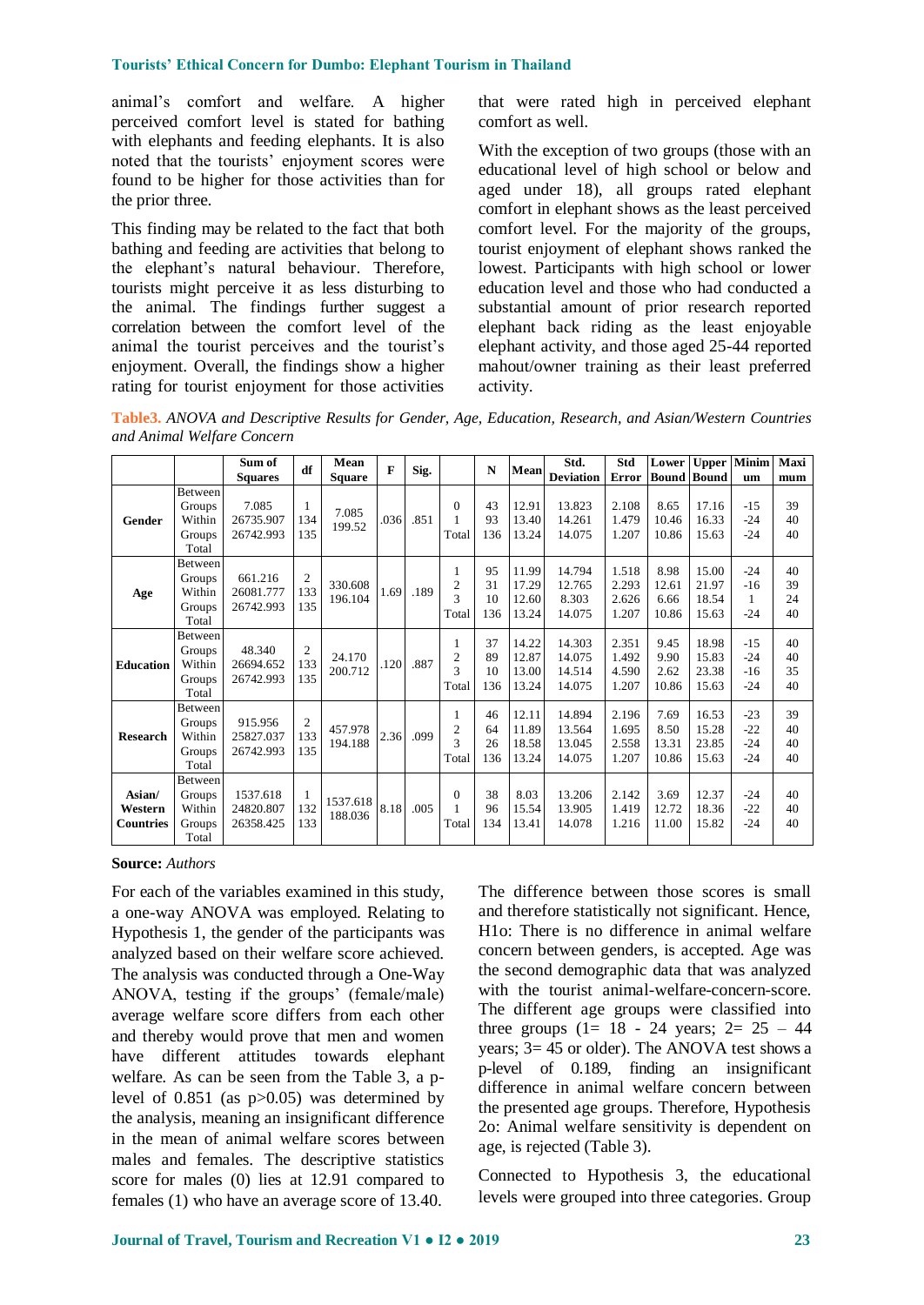1 refers to an educational level from elementary school to high school/secondary school, Group 2 is comprised of Bachelor/Undergraduates, and Group 3 refers to a master degree or higher (Table 3). The ANOVA test identified a p-level of 0.887, concluding a statistically insignificant difference in animal welfare concern between the three levels of education. Thus, Hypothesis 3o: tourists with a higher level of education are more sensitive towards animal welfare than those with a lower level, has to be rejected. The three levels of research prior to the tourists' visit were coded into three groups (1= No research at all; 2= minimal; 3= substantial). The ANOVA analysis shows a p level of 0.099 (Table 3). When comparing the average scores between the research groups, the findings indicate that the highest average animal-welfare-concern score was achieved by the participants that conducted a lot of research prior to the trip (3) (18.58). Nevertheless, Hypothesis 4o: The more research or knowledge a person has before visiting an elephant park, the higher the animal welfare consideration, has to be rejected based on the statistical significance level of  $p<0.05$ , set by this paper.

To test Hypothesis 5o, the countries were coded into Asian (0) and Western (1) regions (Table 5). The ANOVA analysis showed a significance level of 0.05, detecting a statistically significant difference between animal welfare concern between Asian and Western participants. Hence, Hypothesis 5o: Tourists from Asian countries have less animal welfare concern than the ones from Western countries, is accepted.

## **DISCUSSION**

The purpose of this study was to explore tourists' concern for animal welfare when participating in animal-based attractions. The study examined if tourists' concerns about animal welfare differ based on their gender, age, education, the time they invest in research prior to the visit, and their country of origin. Five hypotheses were developed to find answers to those questions, and their results are summarized below. Hypothesis 1o is based on prior research by Crotts and Erdmann (2000) and Phillips and McCulloch (2005), which states that gender does not influence concern for animal welfare. The findings in the analysis confirm the findings of prior research and accept that gender does not influence animal welfare concern. The most

popular activity for both genders was feeding elephants while the least popular for both genders was mahout/owner training. Both genders agreed that elephant shows provided the least enjoyment for them and the least comfort for the elephants. The only discrepancy which derived was that of the most popular activity which was recorded as feeding elephants for male participants (7.77) and bathing with elephants for female participants (7.59); nonetheless, their high enjoyment was balanced with their perception of these activities providing the most elephant comfort.

Hypothesis 2o explored a potentially significant difference in animal welfare concern between the different age groups. In prior research, this demographic variable was noted to have an impact on animal welfare consideration (Kang & Moscardo, 2006). However, the statistical analysis conducted in this study suggests no significant difference between the three age groups that were tested. The lowest participation from all age groups was mahout/owner training, while the most popular activity ranged from elephant back for those ages under 18 and feeding elephants for all respondents over the age of 24. Similar to the gender variable, a relationship was noted between the activities each age group found the least enjoyable, with the elephant comfort in the same activity. For those aged under 18 or over 45, elephant shows ranked lowest for both tourists and elephant, while those aged 25-44 ranked mahout/owner training as the lowest in enjoyment and comfort. Hypothesis 3o analyzed whether education level influenced tourists' concern for animal welfare. In the literature, education was cited as an important factor regarding tourists' perception (Kang &Moscardo, 2006). The present statistical analysis, however, showed no significant difference in the mean animal welfare consideration score between the three education groups.

Like the age variable, the educational level from which participants derived notes elephant back riding and feeding elephants as most popular. Whilst high school or below education participants stated elephant back riding as providing the least enjoyment for them and the least comfort for the elephant and Bachelor degree participants cited elephant shows as least enjoyable or comfortable for both, the Master's degree level participants reported bathing with elephants as the least enjoyable for them, but elephant shows as the lowest comfort level for the elephant.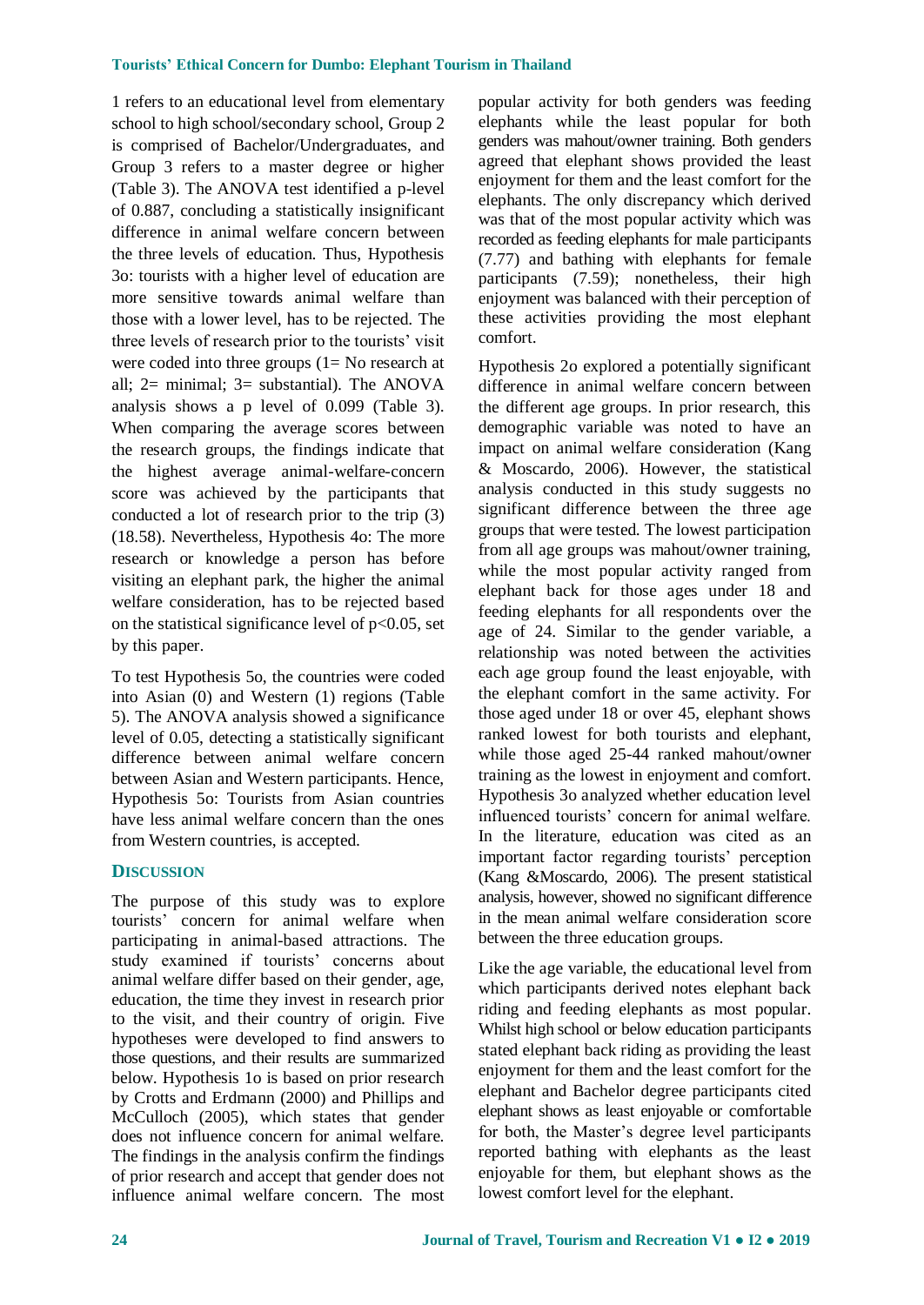Hypothesis 4o explored if the amount of research prior to the elephant site visit influences animal welfare considerations. According to the findings, there is no significant difference between the three groups at a  $p<0.05$  level. However, this could have been indicative of the survey question which was posed. Participants had been asked how much they knew or researched about the elephant park camp, or sanctuary before visiting. They had not been asked to elaborate upon their knowledge or research. Therefore, while the hypothesis was rejected, further research must be conducted on this topic to truly gauge its relevance as a variable for testing animal welfare considerations.

Finally, Hypothesis 5o was tested, comparing the country variable (Asian vs. Western countries) to the animal welfare score. Prior research findings have pointed to different conclusions on this topic. Phillips and McCulloch (2005) and Phillips et al. (2012) found in their large-scale culture study on animal welfare a difference in attitude between Asian and Western (European) countries, while Kang and Moscardo (2006) found that Korean tourists showed higher environmental concern compared to the UK and Australian participants in their study.

The findings of this analysis found a statistically significant difference in animal welfare concern between the Western and Asian countries, showing a higher animal welfare concern from Western countries than from Asian countries. These results must be analyzed with caution as the number of Western participants greatly outweighed those from Asian countries. Further, as seen in the literature review, each country can have different perceptions about animals and animal welfare concerns which could have been skewed by grouping the countries into these two categories.

## **LIMITATIONS**

There were various limitations in this initial attempt to examine animal welfare considerations by tourists when participating in elephant activities while on vacation. The first limitation was the amount of data obtained from the survey which could be linked to the high specificity of the target sample group and limited time to collect the data. Hence, data groups differed in sample size and, thereby, may have compromised the reliability of the findings. Further, the variety in nationality of the participants was noteworthy, yet not enough answers could be collected to make statements between specific countries. Hence, a more profound analysis between participants or their countries of origin was not possible. A second limitation was the available literature on the topic. As scant research has been conducted on the topic of animal welfare in tourism, finding literature which added value to this paper proved challenging. There is a clear need for further research to be conducted on elephant tourism and the general animal tourism industry. Additionally, there are many opposing views in the industry with different theories and mindsets in regards to how to handle the topic of animal treatment. This made it difficult to reach a consensus for "good" or "bad" practices as even experts hold different opinions. The lack of a specific theoretical framework to evaluate animal welfare was additionally challenging. It should further be noted that the topic of animal treatment, in general, is a sensitive topic, with varying opinions. A certain bias, therefore, could have influenced survey participants, the interviewee, or the authors themselves. Future research projects could be conducted either with anonymous surveys to allow for unbiased responses or through observation where animal welfare and tourist perceptions could be recorded.

## **CONCLUSION AND IMPLICATIONS**

Over the decades, human development has radically changed the world in which we live. From deforestation, hunting, poaching, overfishing, and global warming, the animal kingdom has been forced to adapt from their natural habitats to human-made replacements. Animals which were once used to plow fields and move rocks are now being used for human pleasure as tourist attractions in exotic locations. In this exploratory paper, we have attempted to address one animal in the tourism industry, the Thai elephant, and tourists' perceptions of the animal welfare conditions put in place to protect these animals with dignity and respect. We raised two research questions at the beginning of the paper: RQ1 To what extent is animal welfare considered in the tourism industry?

As seen in the literature, animal-based tourism has witnessed a steady increase in demand with a growing diversity of activities offered to tourists. Overall, tourists appear to care about the treatment of the animals they encounter when choosing animal-based tourism sites and there seems to be a correlation between elephant comfort and welfare with the tourist's enjoyment of the activity. Further, the trend toward CSR actions and ethical, sustainable practices have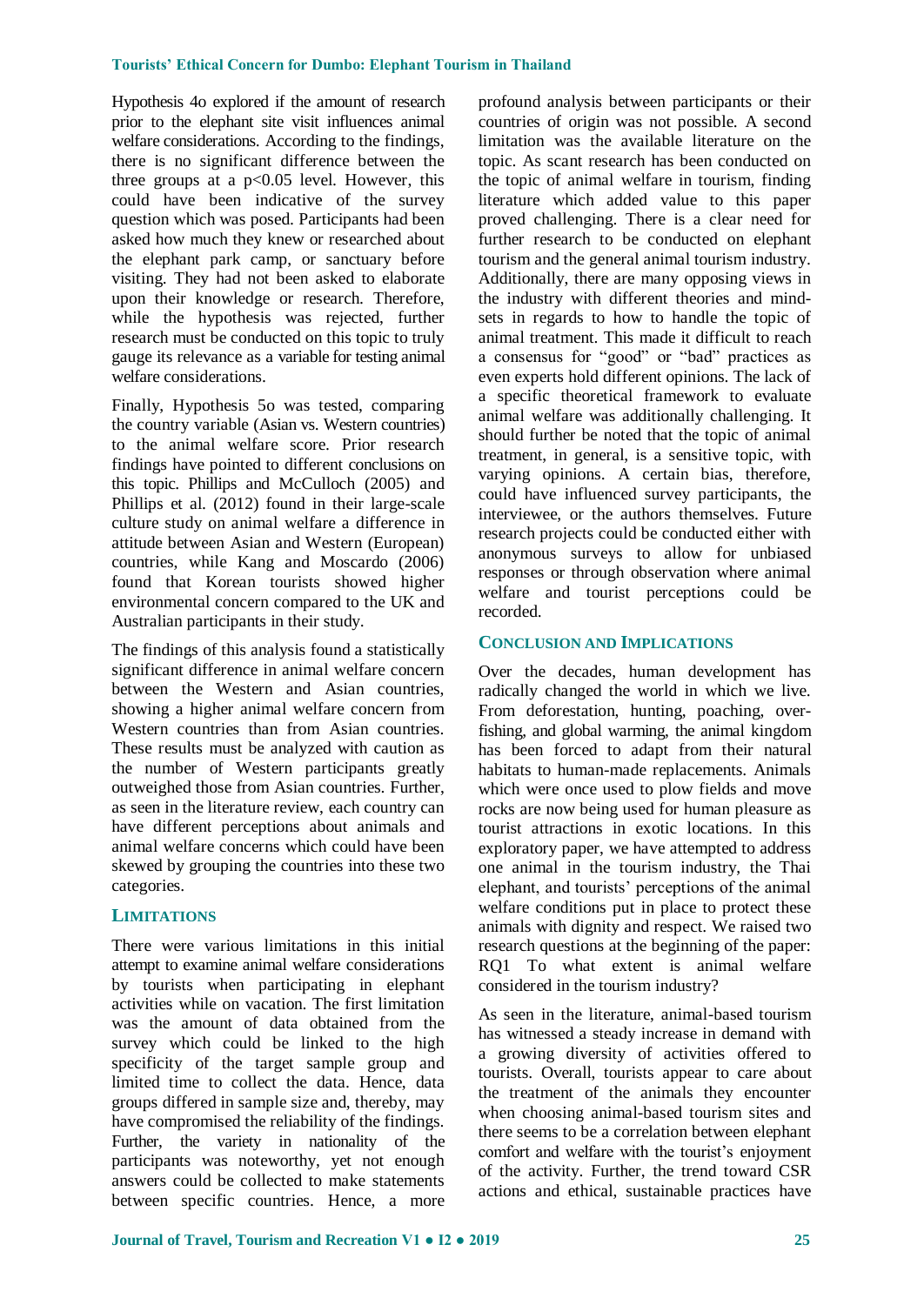spread into the tourism industry beyond recycling or reusing a towel. Tourists could and should seek out sustainable alternatives which offer opportunities for education and action toward positive social change. In this paper, we tried to give a voice to those who have no voice. We need to continue on this path to ensure a sustainable future for us all.

RQ2 Do demographic differences influence the importance tourists attribute to animal welfare? This paper found a statistically significant difference between Asian and Western tourists in animal welfare concern, but no statistical differences between gender, age, educational level, or research prior to travel. While previous studies in the literature review showed mixed results in regards to these variables, this study showed few discrepancies between the demographic variables. It is not to say that differences don't exist; rather, it suggests the need to replicate this study on a much grander scale.

#### **FUTURE STUDIES**

It is suggested that these findings should be confirmed in future research with a larger sample base as well as other touristic activities including other animals. The findings of this paper further suggest a substantial interest from tourists in gaining more extensive knowledge of animals, their welfare, and protection. Research is suggested regarding the relationship between tourists' knowledge and their choice of animalbased touristic activity.

One of the goals of future research should be to create and distribute among tourists, ethical codes of conducts, such as the Animal Welfare in Tourism Code of Conduct by World Expeditions, or the Association of British Travel Agencies' (ABTA) guideline on elephants in captive environments. Lastly, it would be valuable to have more research on the relationship between tourists' enjoyment of an activity and the animal welfare standards of the facilities.

The paper suggests that tourist enjoyment of a particular activity could vary depending on that facility's animal welfare standards. To conclude, the study has important implications for the industry, as the ethical treatment of animals may become an important determinant of tourist demand for those activities.

#### **REFERENCES**

[1] Ballantyne, R., Packer, J., &Hughes, K. (2009). Tourists' support for conservation messages and sustainable management practices in wildlife tourism experiences. Tourism Management, 30,658-664.

- [2] Bertella, G. (2011).Wildlife Tourism and Natural Sciences Knowledge: Challenges and Critical Factors. Scandinavian Journal of Hospitality and Tourism,11(1), 97-114.
- [3] Bertella, G. (2014). The Co-Creation of Animal-based Tourism Experience. Tourism Recreation Research, 39(1), 115-125.
- [4] Cohen, E. (2009). The Wild and the Humanized: Animals in Thai Tourism. An International Journal of Tourism and Hospitality Research, 20(1), 100-118.
- [5] Crotts, J.C., & Erdmann, R. (2000).Does national culture influence consumers' evaluation of travel services? A test of Hofstede's model of crosscultural differences. Managing Service Quality: An International Journal, 10(6), 410-419.
- [6] Duffy, R.,& Moore, L. (2011). Global regulations and local practices: the politics and governance of animal welfare in elephant tourism. Journal of Sustainable Tourism, 19(4-5), 589-604.
- [7] Fennell, D.A. (2014). Exploring the boundaries of a new moral order for tourism's global code of ethics: an opinion pice on the position of animals in the tourism industry. Journal of Sustainable Tourism, 22(7), 983-996.
- [8] Franzen, A. (2003). Environmental Attitudes in International Comparison: An analysis of the ISSP Surveys 1993 and 2000. Social Science Quaterly, 84(2), 297-308.
- [9] Hughes, P. (2001). Animals, values and tourism structural shifts in UK dolphin tourism provision. Tourism Management, 22, 321-329.
- [10] Jamal, T., & Camargo, A.B. (2014).Sustainable tourism, justice and an ethic of care: toward the Just.Destination. Journal of Sustainable Tourism, 22, 11-30
- [11] Kang, M.,& Moscardo, G. (2006). Exploring Cross-cultural Differences in Attitudes towards Responsible Tourist Behavior: A Comparison of Korean, British and Australian Tourists. Asia Pacific Journal of Tourism Research, 11(4), 303-320.
- [12] Kontogeorgopoulos, N. (2009a). Wildlife tourism in semi-captive settings: a case study of elephant camps in northers Thailand. Current Issues in Tourism, 12(5-6), 429-449.
- [13] Kontogeorgopoulos, N. (2009b). The Role of Tourism in Elephant Welfare in Northern Thailand. Journal of Tourism, 10(2), 1-19.
- [14] Milman, A., Okumus, F.,& Dickson, D. (2010).The contribution of theme parks and attractions to the Moorhouse, T.P., Dahlsjö, C.A., Baker, S.E., D'Cruz, N.C., & Macdonald, D.W. (2015).